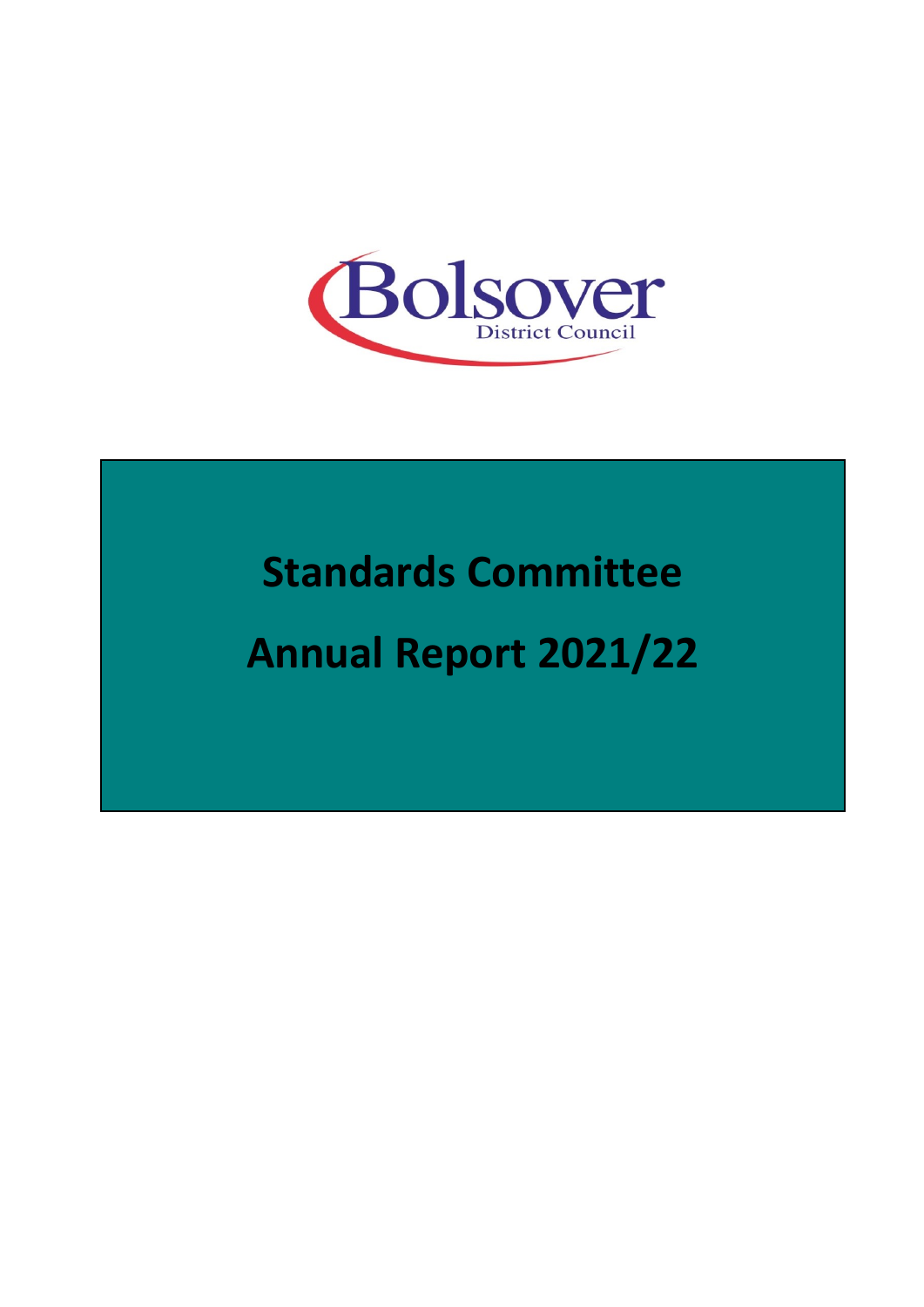# **Standards Committee Annual Report 2021/22**

## *Foreword from the Chair of the Standards Committee*

*The work of the Standards Committee remains central to the ethical and governance responsibilities of the Council which are an essential element in local government continuing to retain the trust of the public which it serves.* 

*I would like to take the opportunity to thank the Members on the Committee, the Independent Persons and officers of the Council, for their continued hard work and support in the work of the Committee during the year.* 

## *Mrs Ruth Jaffray*

*Co-opted Member*

The Annual Report outlines the work of the Standards Committee during the municipal year 2021/22 and covers the following subjects:

- 1 Chair and Co-optees of the Standards Committee 2021/22
- 2 Independent Persons
- 3 Complaints received during 2021/22
- 4 Constitution Review Work
- 5 Policy Review Work
- 6 Gifts and Hospitality
- 7 Member Training Attendance
- 8 Other items considered by the Standards Committee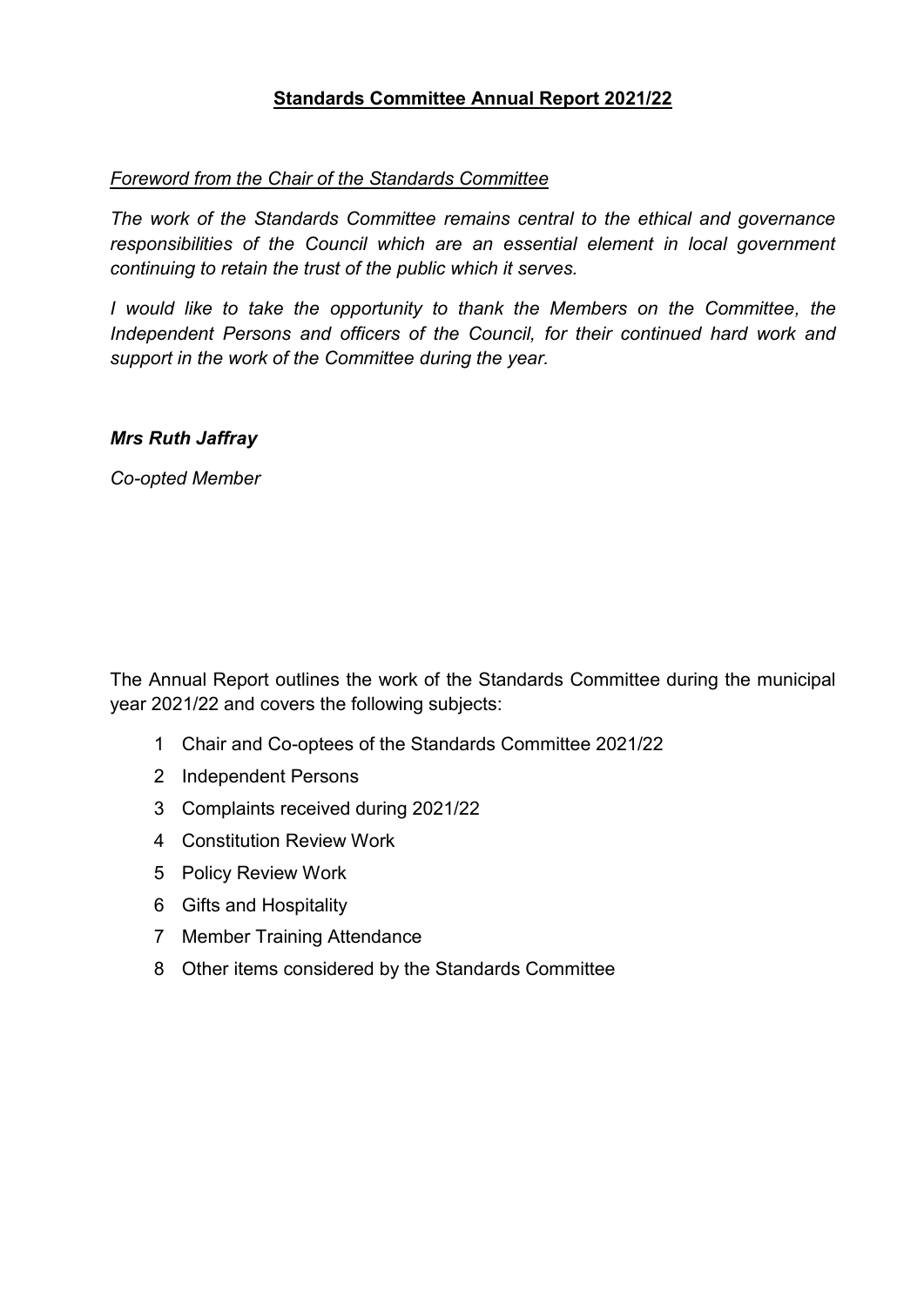# **1 Chair and Co-optees of Standards Committee 2021/22**

1.1 The Articles of the Constitution require that a co-opted member be appointed Chair of the Standards Committee. The Council therefore approved the appointment of Mrs Ruth Jaffray in November 2016.

# **2 Independent Persons**

- 2.1 The Council had previously appointed Mr Stephen Wainwright to fulfil the role as Independent Person who advises the Monitoring Officer on complaints against District or Parish Councillors and also advises Councillors who were the subject of complaints.
- 2.2 Although the legislation required the appointment of only one Independent Person, the Council had agreed that a second appointment ensured flexibility and resilience and a second Independent Person, Mr Ian Kirk, was selected as a suitable candidate for a 4 year term in August 2017.
- 2.3 Mr Kirk's term was due to expire on 14th September 2021, however, it was considered, in the Monitoring Officer's opinion that he continue to be an ideal candidate for the role, and on that basis Council approved that Mr Kirk be offered a further four year term of engagement to carry out this service to the Authority until September 2025.

# **3 Complaints received during the period January 2021 to 19th April 2022**

3.1 14 complaints against Members were received during the period January 2021 to 19<sup>th</sup> April 2022. Twelve related to parish councils and 2 related to the District Council. Thirteen were closed with no further action and 1 complaint was still being considered.

# **4 Constitution Review Work**

- 4.1 One of the functions of the Standards Committee is to undertake an annual review of the Council's Constitution to ensure it is up to date and in line with legislation and current circumstances. The Committee considered a number of areas that had been identified for review including;
	- Questions by Members (Scope and Withdrawal)
	- Housing Allocations Review Panel (HARP) Terms of Reference
	- Audit and Corporate Overview Scrutiny Committee Terms of Reference
	- Delegation Scheme in relation to a new Senior Management Team
	- Petitions Scheme
	- Substitution Scheme
	- Council Procedure Rules
	- Scrutiny Procedure Rules
	- Call In Procedure
	- Budget and Policy Framework
	- Minor wording changes or updating of job titles (housekeeping)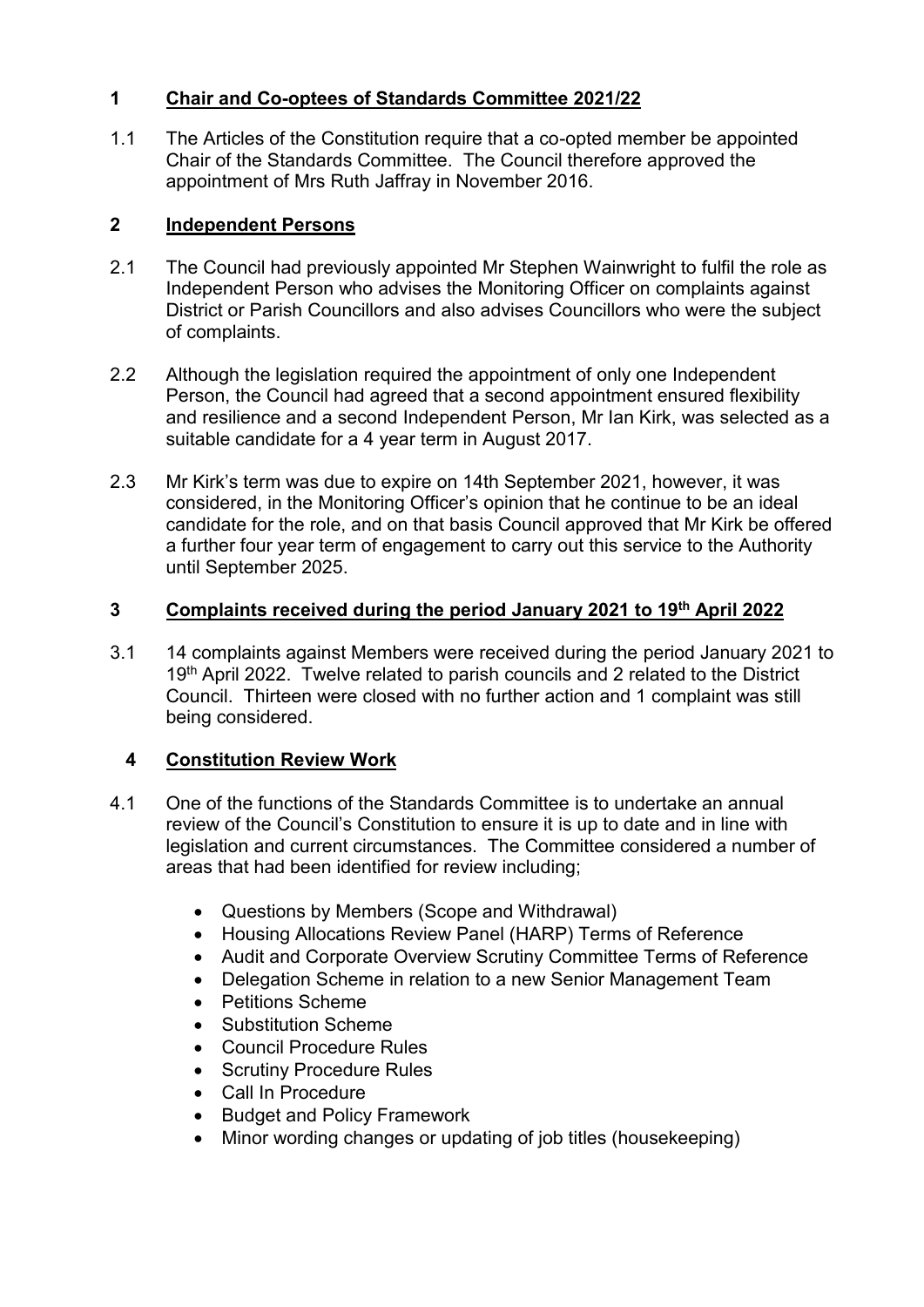4.2 Changes made under Delegated Authority by the Monitoring Officer during the year included Planning Committee Procedure and Licensing Committee Terms of Reference.

#### 4.3 New Code of Conduct for Councillors

The Council is required to have a Code of Conduct for Councillors by the Localism Act 2011.

Following the recommendations of the Committee for Standards in Public Life, the Local Government Association (LGA), had produced a new model Code of Conduct for Councillors.

Based on the LGAs model, the Standards Committee had considered a new draft Code of Conduct for Bolsover District Councillors, and had made suggestions to further strengthen the Code.

The Code was approved and adopted at Council in July 2021 and each District Councillor was written to requiring them to agree to be subject to the Code.

Two training sessions were held for District Councillors via zoom in December 2021 with 49% of Members attending between the two sessions. Post sessions, all Members were sent a recording of the training via YouTube.

The Committee had also agreed that following adoption of the Code at Council, all parish and town councils be written to recommending them to adopt the LGAs new Code, and that training on the Code take place for all parish and town Councillors.

A draft Code based on the new LGA Model for parish and town councils had been considered at Standards Committee in January this year and has been circulated to all parish and town councils for their consideration. However, parish and town councils could still use their own versions if they preferred.

If parish and town councils adopted the circulated Code then training would be provided to them by the Monitoring Officer.

## **5 Policy Review Work**

#### 5.1 Whistle-blowing Policy Review

The Council previously had a joint Whistle-blowing policy with North East Derbyshire District Council. This was recently adapted and is now a Bolsover only policy. The Council is committed to updating the policy on a regular basis to ensure it is fit for purpose and a review was conducted in January 2022 with no substantive changes being made other than housekeeping amendments.

The Monitoring Officer had overall responsibility for the maintenance and operation of the policy and would maintain a record of any concerns raised and the outcomes. The Monitoring Officer was also required to report as necessary to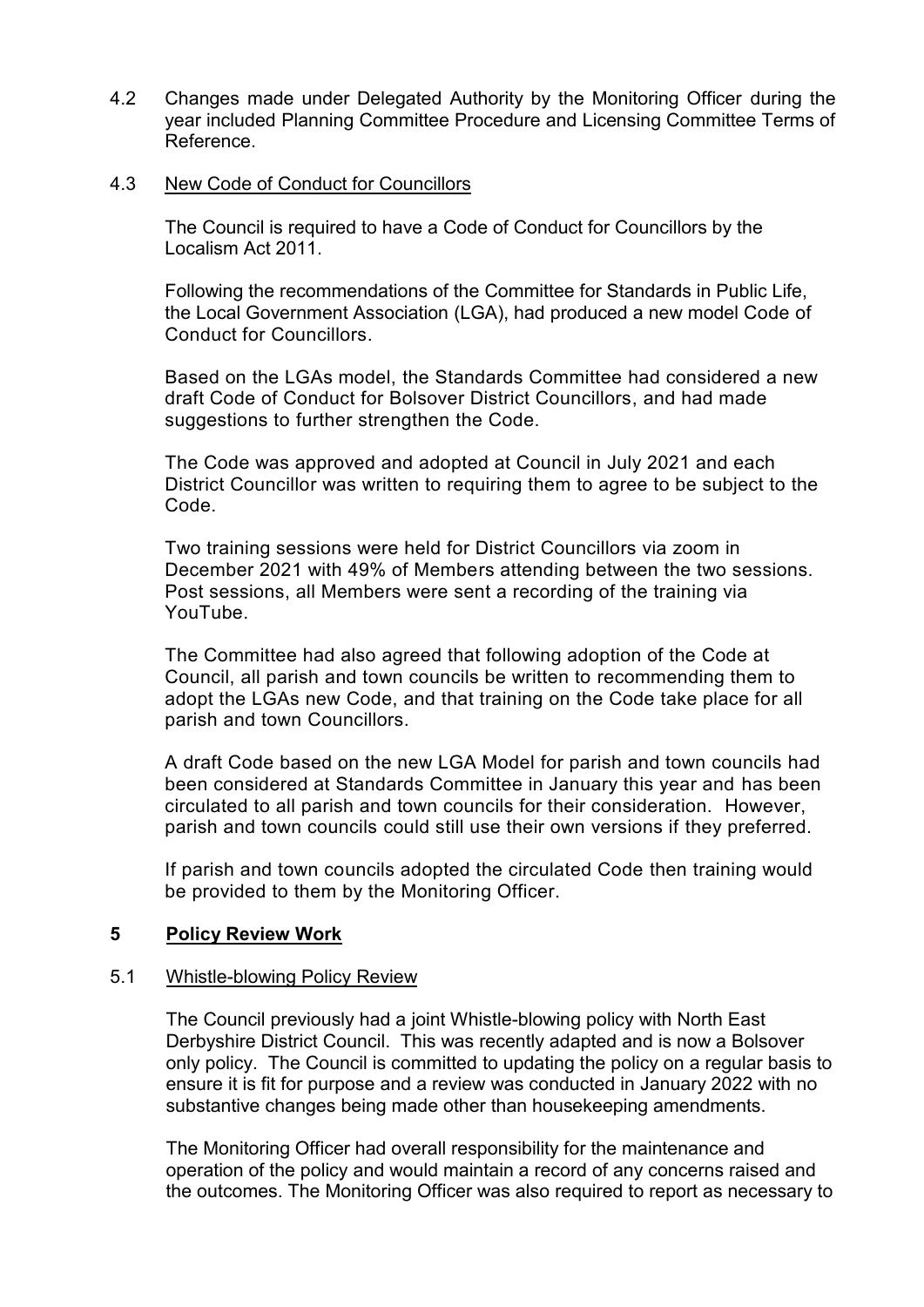the Council on instances relating to Whistleblowing. It was noted by the Standards Committee at its meeting in January 2022, that the policy was fit for purpose and there had been no instances of whistle blowing since the 2021 annual review.

## 5.2 RIPA Policy Review

The Council previously had a joint RIPA policy with North East Derbyshire District Council. The Standards Committee had considered a report regarding a review undertaken on the RIPA Policy, which covers the Council's activities under the Regulation of Investigatory Powers Act 2000 (RIPA). The policy had been amended to make it a Bolsover only policy and several changes had been highlighted which included keeping a log of surveillance and the introduction of control measures on the use of social media.

RIPA training for investigating officers and authorising officers had been provided by an external trainer in March 2022.

# **6 Gifts and Hospitality**

- 6.1 The Council's Constitution specifies detailed arrangements for the registering of gifts and hospitality made to Members and officers.
- 6.2 The annual reporting of offers of gifts and hospitality made to Members and officers ensures that the Council's performance on this matter is monitored on a regular basis and that any changes in procedure can be introduced if necessary. The register of Gifts and Hospitality is also published on the Council's website.
- 6.3 In January this year, the Standards Committee received and noted an annual report in respect of offers of gifts and hospitality made to Members and officers for the period January 2021 to December 2021.
- 6.4 Members are reminded that advice is available from the Monitoring Officer, Deputy Monitoring Officer and Legal Services in relation to any offer of gift or hospitality and Members and officers are encouraged to seek this advice where they were unsure.

# **7 Member Training Attendance**

Part of the Terms of Reference of the Standards Committee is to oversee Members training including attendance at courses. This was in relation to matters affecting their conduct and probity including relevant information provided to newly elected District Councillors.

A mid-term induction programme was held during May and June 2021 and all sessions were delivered internally by officers.

Other training sessions which had been on offer during the year, some internally and some informally, were drop in sessions for all Members to receive training and support with anything ICT related with the Members ICT and Training Officer, a workshop on Overview and Scrutiny run by East Midlands Councils, and a free